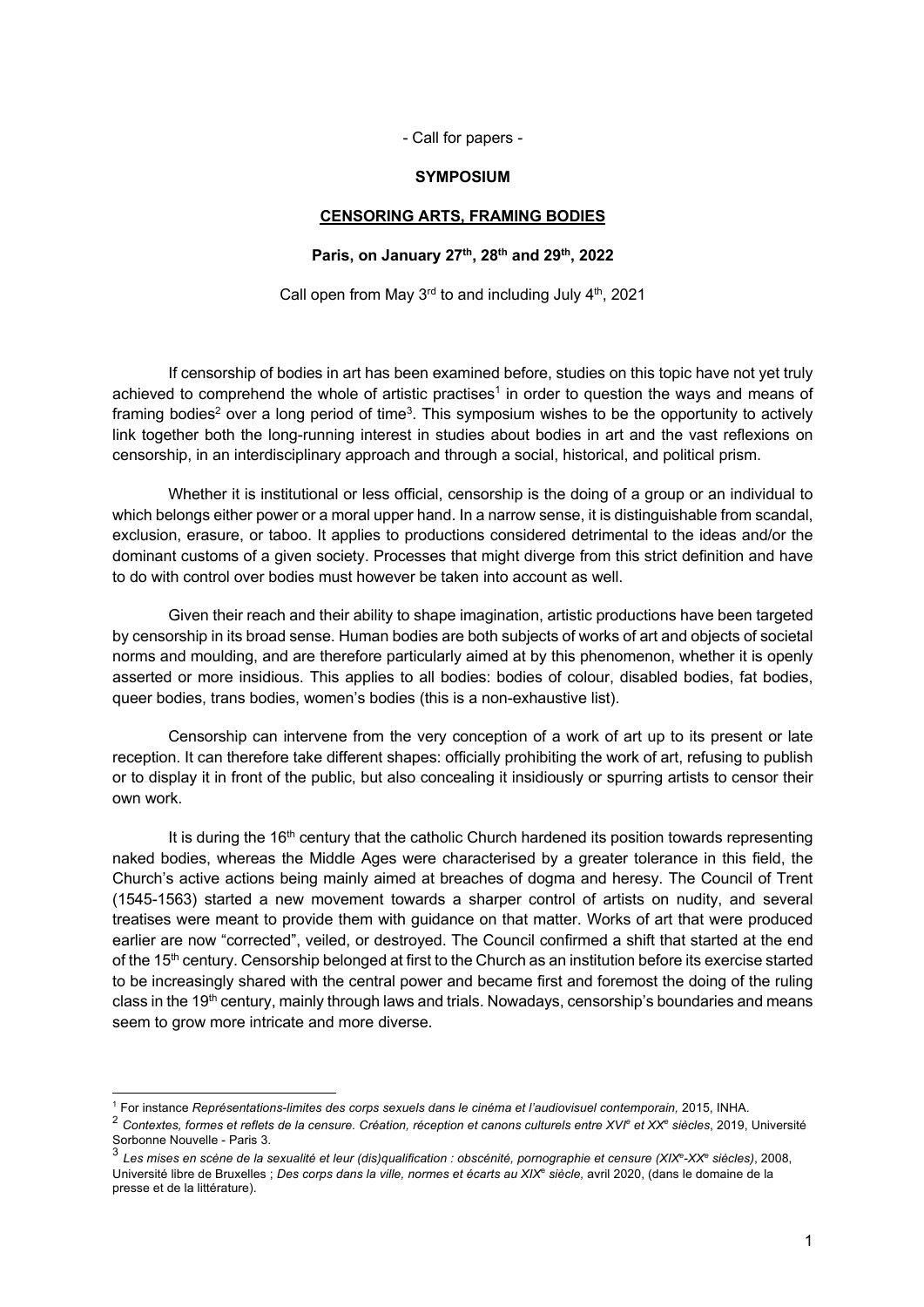To ensure the consistency of our symposium, we choose to limit the geographic area for potential communications to France. Proposals with a transnational comparatist approach or regarding the reception of foreign works in France or French works abroad will however be included.

*The following examples and issues are meant to help the reflection on the symposium's subject; it is*  not, in any way, an exhaustive inventory. All forms of art, every aspect of visual and literary culture will *be considered.*

# 1. **CONDITIONING / HIDING BODIES:** danger and immorality of (the) flesh

From the prudish repainting of pictures to the trials faced by some writers and artists, censorship has often sought to hide bodies that were considered immodest and immoral. After the Council of Trent, biblical figures are hidden, covered with new elements even when it means distorting the artist's original meaning. Depending on the historical and moral context, the same body can be regarded as faithful, authentic or blasphemous.

In visual arts, if hiding and covering means using objects to hide the subject's genitals, there can also be a "fig leaf by omission"<sup>4</sup> when the pubis is altogether missing, negating both the reality and the scandal potential of flesh itself. These choices go beyond their original religious context, and the censoring power can be hard to identify between the institution, the artist, or even the public – especially as of the 19<sup>th</sup> century.

Furthermore, the official censor's eye is castigated by artists who find it lustful. In 1903, the Franco-Belgian periodical *L'Idée libre* ("The Free Thought") published an inquiry about "Art and pornography" which came to the conclusion that censorship had a pornographic dimension since it sought to look only for obscenity, and not for Beauty $^5$ . Questioning the gaze of the man or woman who censors is crucial, as well as the space of exhibition. In the  $19<sup>th</sup>$  century, a work of art that got into the Salon is not tolerated in a church whereas another like Gustave Courbet's *Origine du monde* ("The Origin of the World"), which could not be presented at the Salon, finds its place in a private collector's home.

Censoring and self-censoring, although extremely important in visual arts, also happen in literature. Publishers have regularly tried to erase entire passages about sexuality and desire, especially when it concerns autobiographical writings of any sorts in order to bring the text back to what is socially accepted. In the posthumous publication of Marie Bashkirtseff's *Journal*, her mother deleted any reference to her love stories and desire, which also raises the question of gender norms and of the importance of respectability for a young noblewoman<sup>6</sup>.

Inquiries into the forms that censorship and self-censorship can take are therefore expected, especially if they relate to how bodies are framed, altered or even erased. One should also ask whose eye is carrying the power to censor, and why.

<sup>4</sup> Sylvie Aubenas et Philippe Comar, *Cache-sexe : le désaveu du sexe dans l'art*, Paris, Éd. de la Martinière, 2014, p. 30.

<sup>5</sup> "L'Art et la pornographie", *L'Idée libre : littéraire, artistique, social*, t. 5, 3e année, n° 1, janv.-juil. 1903.

<sup>6</sup> Marie-Éléonore Chartier, "Marie Bashkirtseff : les complexités d'une censure" dans Catherine Viollet et Claire Bustarret, *Génèse, censure, autocensure*, Paris, CNRS Éditions, 2005.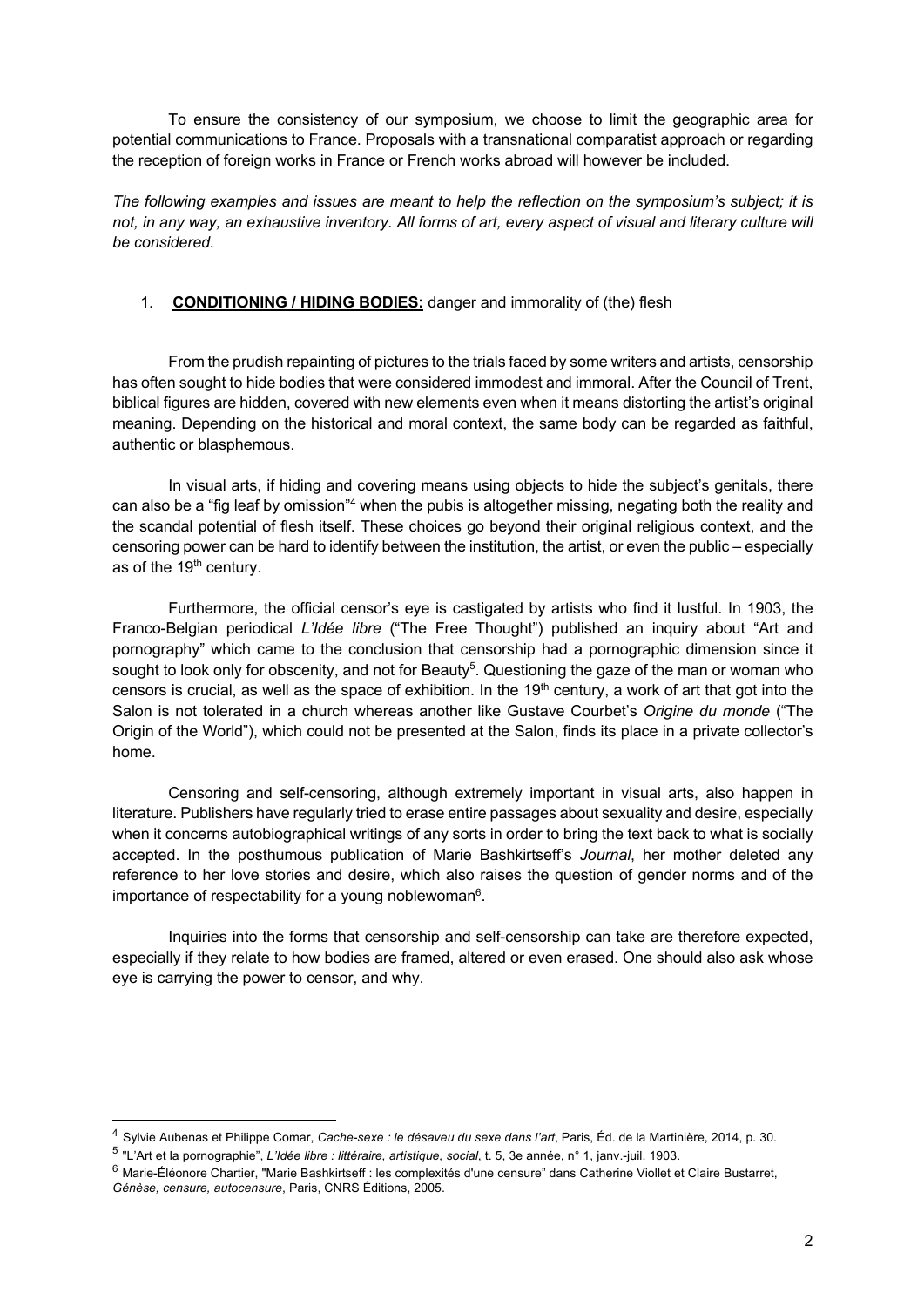# 2. **CONTROLLING/OVEREXPOSING BODIES:** creation framed by society's norms

The process of overexposing a standardised body, presented as 'normal', is complementary to the invisibilisation of marginalised bodies and completes the censoring operation. The various norms thereby impose patterns upon representations. Antique statuary is a striking example of this process. Received for a long time in the modern Western world as the epitome of a corporeal perfection based on whiteness, firmness of the flesh and a bashful/modest erotism, this statuary had a lasting impact on mindsets. It enforced the idea of a body kept under very strict control. For instance, the neoclassicism of the French Revolution sets itself under the patronage of the Roman Republic by exhibiting muscular and stoic Hercules. These political issues often double as moral issues – still during the Revolution, David's Horaces refer to a noble, heroic and hegemonic/dominant vision of masculinity.

When female bodies begin to appear on stage or on screen, at the very end of the 19th century, it is not without conditions: they have to be wrapped in a coloured flesh suit – white of course –, or covered in a white pearl coating which makes it look like marble. In both cases, bodies are standardised, smoothed, whitened and "statuarised". They convey a vision of a single exhibition-worthy body. This standardisation of performing bodies is very frequent for instance in ballet, where the individuality of the bodies is negated. They have to fit in the mold to 'be as one'.

Representations also endeavour to exhibit immorality in order to exert a firmer grip on it in the society. It is what 19th century physiologies, written or visual, try to do. Heirs to the categorising science of the French Enlightenment, they portray vices, deviances and anomalies and scrutinize them, identify them to prevent them. The same process of fascination and repulsion is at stake in the exhibition of colored bodies since the beginning of Orientalism, and in further representations influenced by colonisation.

Such a framing of the representation of bodies in visual and literary culture participates in framing the collective imaginary it creates. It is also setting the boundaries of this collective imaginary, and pointing out what stands outside of it, in the margins. Which bodies belong to the unthinkable, the unspeakable, the 'unexhibitable'? Which bodies are rejected in abjection and become bodies that, in Judith Butler's words, 'do not matter anymore'?

### 3. **WHAT ABOUT AGENCY?** Eluding censorship to shape new ways to see diverse bodies

To conclude, we will focus on the relationship between institutions and artists. Institutions relay and produce sets of norms that influence creation, sometimes by limiting it, or even by censoring it. Some artists question through their work these sets of norms that they cannot ignore, and in which they have to evolve. By calling up and using these norms, they analyse them, make them visible, elude them and play with them. We are interested in bringing up the question of artistic agency and the revolutionary dimension of some endeavours and approaches, which rise up against norms and against the dominant gaze.

Indeed, some artists knowingly create artworks that could be censored in order to demonstrate the impact thereof. Censorship enforced by institutions consequently becomes a symptom and a proof of the existence of a normative system from which artists try to emancipate (see Deborah de Robertis' work). Censorship becomes a confrontation of a dominant gaze and it enables us to notice its effects and to deconstruct it to allow other visions of bodies to emerge. Summoning, among others, Laura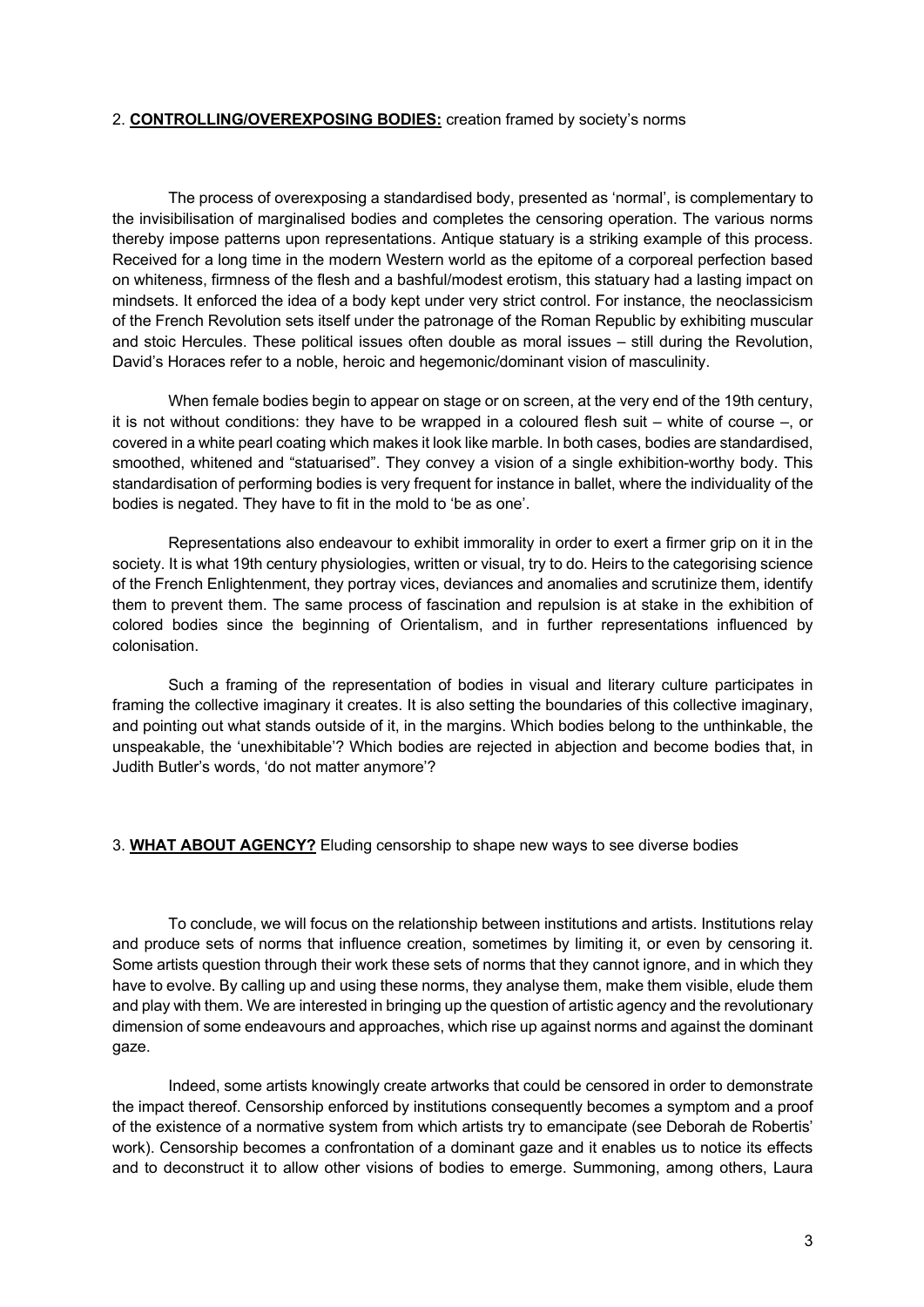Mulvey's concept of 'male gaze', we would like to investigate approaches of artists in resistance, and the ways in which they confront normative visions and representations while putting forward alternatives.

What are the survival strategies of the artists who are systemically censored? At the end of the 19the century, women artists invest 'minor' forms of art such as mediumnic performance, their bodies becoming a way of existing on artistic scenes that usually exclude them<sup>7</sup>. These endeavours have a very strong echo today, in a context where representations of marginalised bodies are often censored by the algorithms of social media such as Instagram or Twitter.

What could be the limits of this creative agency? That is another question we would like to adress. To understand the diversions/misappropriations created by these artists, one often has to have distanciated themselves from a normative way of thinking, which might exclude a large part of the audience. Moreover, these artistic initiatives may be seen as limited in a way that they are those of individuals facing institutions that mirror and perpetuate in their structure systemic inequalities while participating in maintaining dominant representations.

This call is meant to favor a transdisciplinary dialogue and is open to all researchers whatever their disciplinary field or status (master student, doctoral student, post-doc, independent researcher, tenured). Communications will not be longer than 20 minutes. If you are interested, please send your bio-bibliography (250 words) and their proposals (500 words, in French or in English) to the following email address **before July 4th, 2021**. The symposium will take place **on January 27th, 28th and 29th 2022 in Paris**.

**EFiGiES's Corps, genre, arts Workshop** and the **association Queerinal** of l'Ecole nationale des Chartes are taking care of the scientific organisation of the event. More information can be found here: ateliercga.hypotheses.org/578.

<sup>7</sup> Charlotte Foucher Zarmanian, *Créatrices en 1900. Femmes artistes en France dans les milieux symbolistes*, Paris, Mare & Martin, 2015.